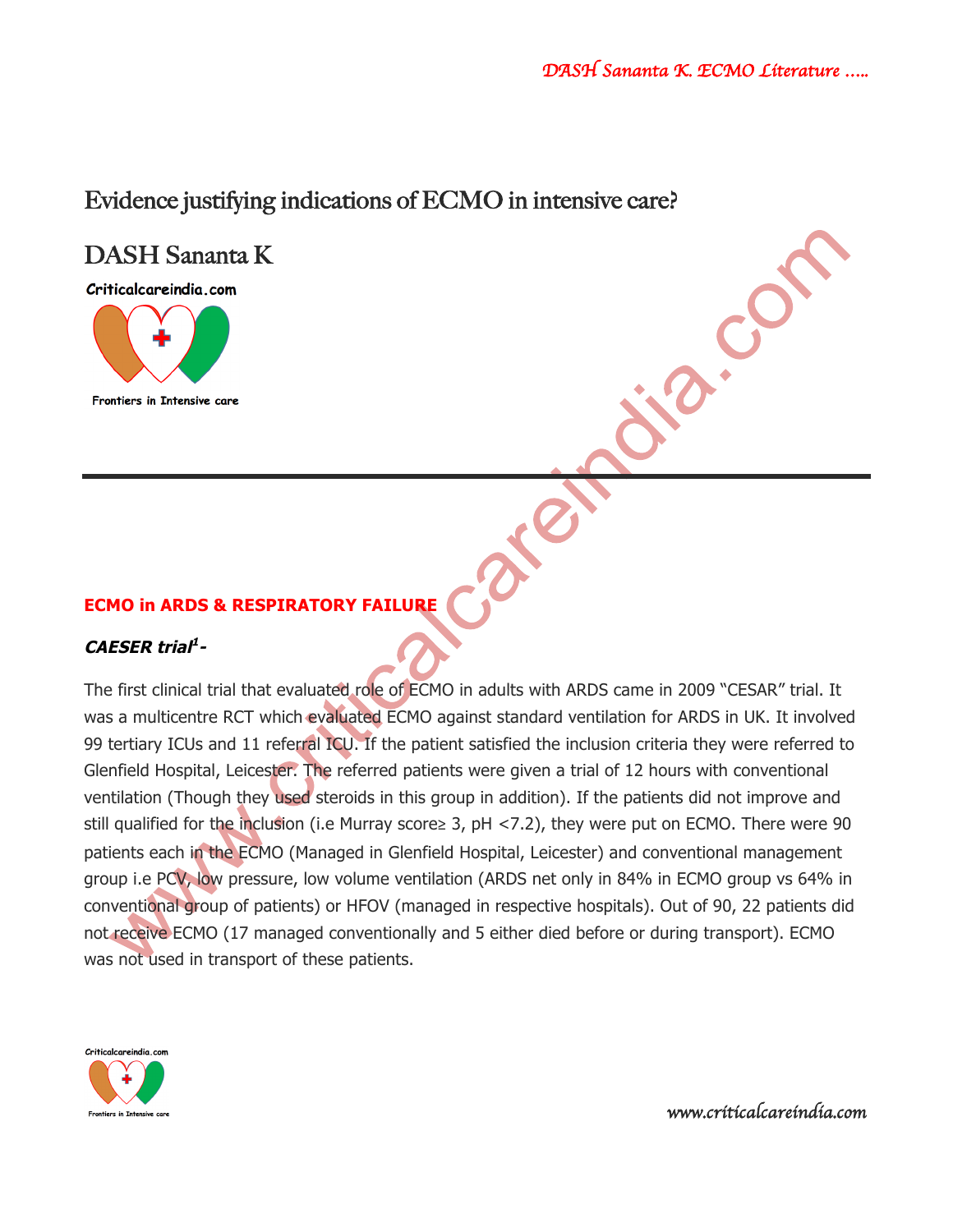The study results were impressive. Fifty-seven patients out of 90 on ECMO survived after 6 moths with no disability compared to 41 out of 87 patients in conventional group (NNT=5). This study had multiple flaws which included the application of ECMO confined to a single center, 24% of the patients designated to receive ECMO eventually did not receive it, lack of any stringent study protocol (93% vs 70% patients were managed with ARDSnet protocol in ECMO and non-ECMO group respectively).

Even if with so many faults this study opened a gateway for the future research.

# **Australian & NZ pandemic of H1N1 (2009)2**

An observational study reported no definite evidence of use of ECMO in H1N1 pandemic though reported a relatively low mortality (21%) with ECMO compared to other published study on ECMO. The recruitment in to the ECMO arm was based on severity of the disease and understandably, the mortality was higher than the conventional management group as they had less severely ill patients. This study did not give any significant account of the use of ECMO and its benefit though suggested that it can be used as a rescue therapy.

# **UK Pandemic (2009)3**

This was a cohort study including ECMO-referred patients with H1N1 related ARDS in United Kingdom who were refereed to one of the 4 ECMO enabled centers. Then the investigators pooled data from 1756 patients to identify 59 matched pairs of ECMO-referred and ECMO-non-referred patients using individual matching, 75 pairs were identified using propensity score matching and another 75 pairs were identified using GenMatch matching. There was a significant improvement of mortality demonstrated in all forms of matching in favor of ECMO treatment. The authors concluded that ECMOreferral was associated with lower hospital mortality as compared to non-ECMO-referred patients.

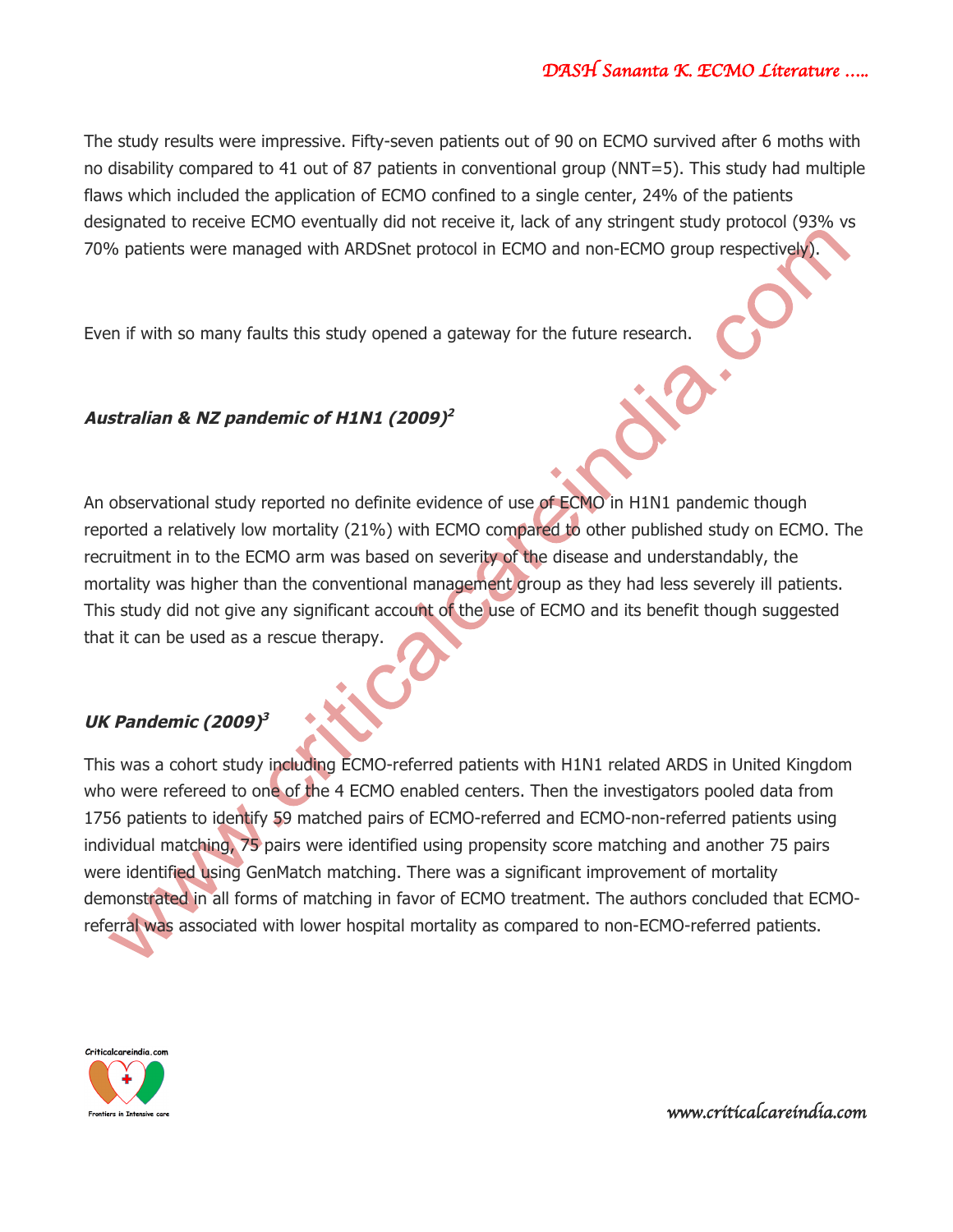# **ECMO AS BRIDGE TO LUNG TRANSPLANT IN ACUTE RESPIRATORY FAILURE IN ILD<sup>4</sup>**

Single center retrospective study showed that out of 40 referred patients for acute respiratory failure 22 were treated with ECMO. Out of 22, 13 were evaluated for lung transplant and 8 found suitable for it. 6 of them underwent lung transplant and five of them survived hospital discharge. Two died while waiting for it. Out of 15, 14 died who did not undergo lung transplant (93.3%). The authors concluded that in group of patients with acute respiratory failure who are candidate for lung transplant, ECMO can be lifesaving as a bridge for transplant but is unhelpful in patients who are not suitable for transplant.

# **MASSIVE PULMONARY EMBOLISM & ECMO5,6**

A recent review found no robust evidence while searching for indication of ECMO for massive pulmonary embolism. They included 78 cases from 11 case reports and 8 case series over a period of two decades demonstrated an overall survival of 70.1%. The treatment modalities used are either ECMO alone or combination of ECMO and thrombolysis, embolectomy (catheter or surgical). Fortythree patients (55.1%) were managed with ECMO along with the process of E-CPR (ECMO started as a continuation of CPR) with an overall survival of 51.2% (22 patients). Sixteen patients who were treated with ECMO alone had a 100% survival alone without any additional therapy.<sup>5</sup>

The European Society of Cardiology documented the role of ECMO in acute PE for hemodynamic support and an adjuvant therapy to surgical embolectomy.<sup>6</sup>

Few cases of pregnancy complicated with massive PE have been treated with ECMO. Bataillard etal reported two cases of massive PE in pregnancy managed with ECMO and heparin therapy.<sup>7</sup> A similar case of PE in peripartum period managed with ECMO post cesarean section was described by Yao-Kai Ho et al.

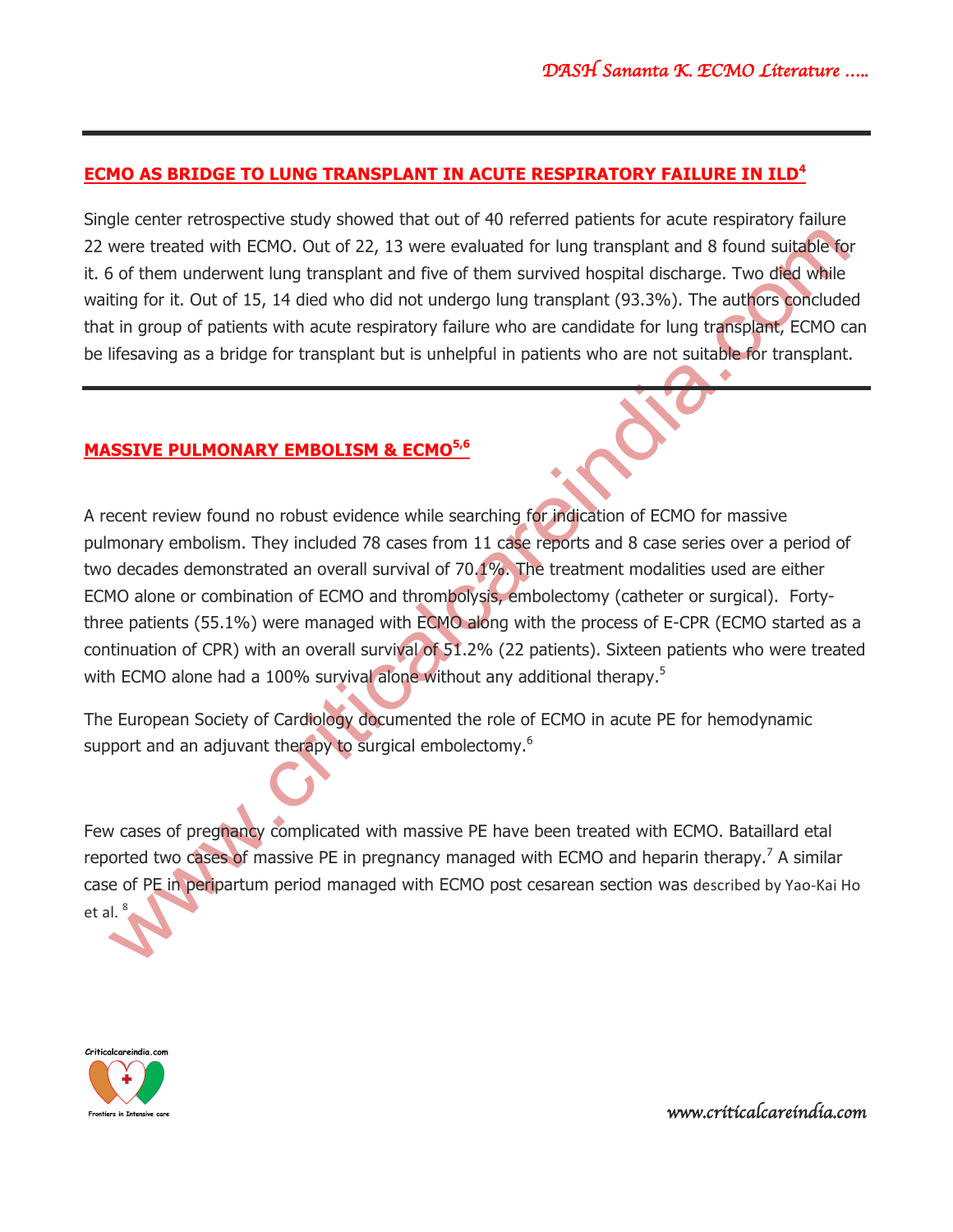# **CPR & ECMO (ECPR)**

A recent review identified 21 studies (20 studies and one guideline) including 833 patients with OHCA with an overall survival rate of 22% with 13% reported to have good neurological recovery (CPC 1-2 or GOS 4-5). A total of 88 potential deceased donors were identified from 8 studies out of which 17 patients became actual donors.<sup>1</sup>

The Extracorporeal Life Support Organization Registry (ESLO) published their data from 1988 to 2016. They reported outcome data of 2885 patients undergoing ECPR with an overall survival of 1137 patients (39%) and survival to hospital discharge of 848 patients (29%).<sup>2</sup>

A prospective observational trial in 2008 compared CPR with ECMO to conventional CPR. They enrolled in hospital cardiac arrest patients of cardiac origin who received CPR for more than 10 minutes. 113 patients received conventional CPR vs 59 received CPR with ECMO. There was a significantly higher survival rate at 30 days (34.8% Vs 17.4%) and one year (19.6% Vs 13%) survival in the ECMO group even when propensity matching was done.<sup>3</sup>

A similar observational but retrospective study in 120 cases of in hospital cardiac arrest demonstrated a significantly improved survival to discharge with minimal neurological impairment in patients who received ECMO as a part of CPR (odds ratio, 0.17; 95% confidence interval, 0.04–0.68;  $p$ .012).<sup>4</sup>

# **CHEER trial5**

A single center prospective pilot observational study evaluated a protocolized management approach combining hypothermia, ECMO and early reperfusion in patients with refractory cardiac arrest (CPR of more than 30 mins without ROSC). The study included 26 patients with cardiac arrest (11 OHCA+15 IHCA, with 73% had VF as initial rhythm). The protocol included mechanical chest compression including AutopulseTM, rapid iv administration of 30ml/kg of ice-cold saline (Target temp 33c) and then slow rewarming 0.24c/hr), percutaneous VA-ECMO cannulation by two ICU consultants and early coronary reperfusion with PCI. This study used a CPC grade (Cerebral Performance Category Scale). Survival with good neurological recovery (CPC 1-2) and survival to hospital discharge were achieved in 14 out of 26 patients (54%). ROSC was achieved in 25/26 patients. Two patients died of major bleeding and two patients had cerebral hemorrhage. Sixteen patients (69%) required blood transfusion. Nine patients required surgical repair of femoral artery and one patient had ischemic limb requiring fasciotomy. The median time from collapse to institution of ECMO was 40 minutes in the 14 patients (3/9 OHCA and 9/15 of IHCA who received ECMO). Two patients out of 14 did not require ECMO due to ROSC achieved early without ECMO.



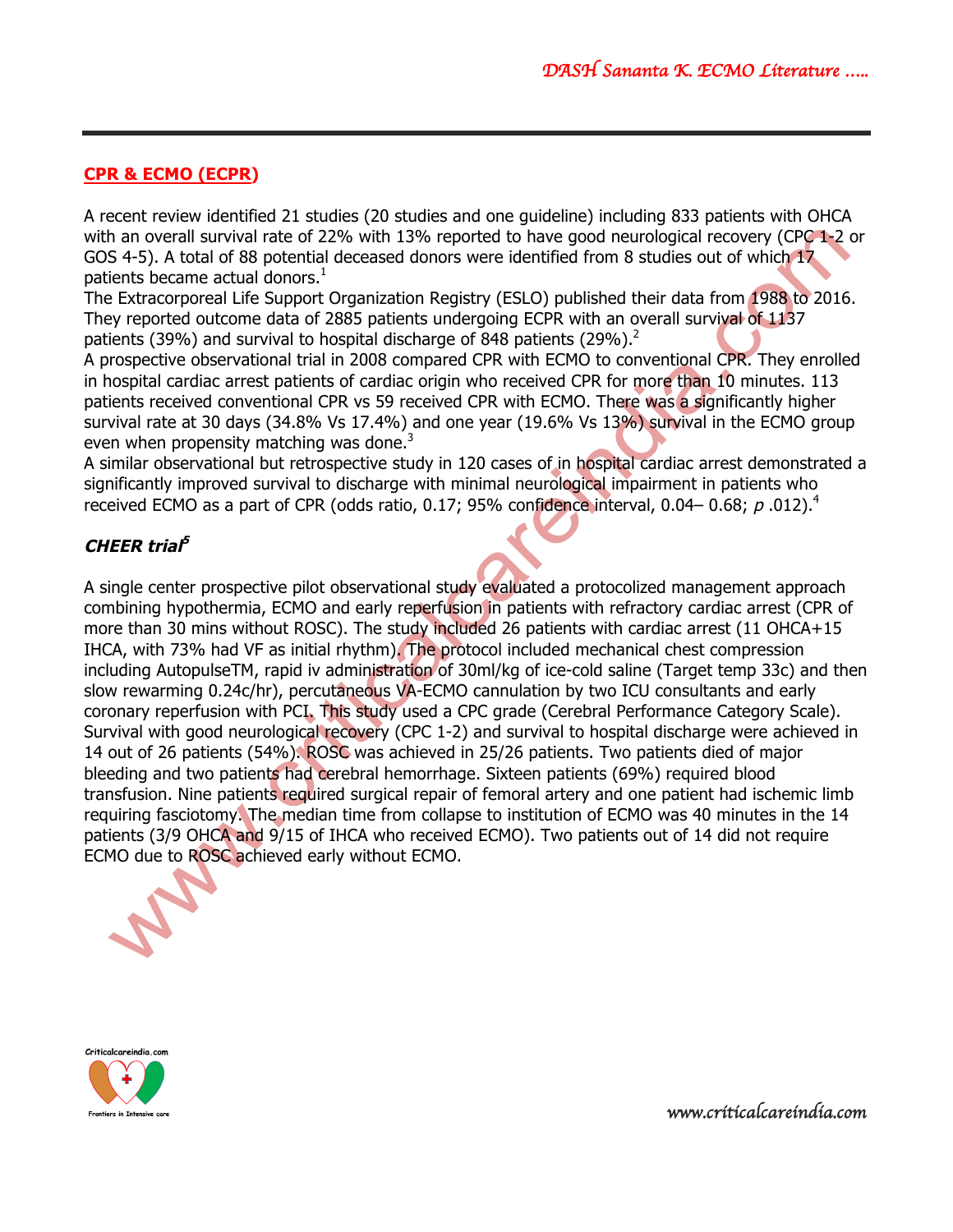# **Temporary ECMO support in post cardiac Sx**

A five-year prospective observational study looking in to patients who were put on ECMO post operatively after cardiac surgery involving CABG, CABG±AVR, CABG±MVR and some other cardiac Sx). 219 patients were followed up for 5 years who required ECMO in post-operative period (1.2% of all patients undergoing cardiac Sx). Though 60% of the patients weaned successfully from ECMO but only 24% survived to hospital discharge. Main cause of death was heart failure. After 5 years, 37 out of 52 patients who were discharged from hospital were alive with reasonable functional capacity.<sup>1</sup>

# **References**

# **ECMO in ARDS, Respiratory failure & bridge to Lung transplant, Massive PE**

- 1. Peek GJ, Mugford M, Tiruvoipati R, et al; CESAR trial collaboration: Efficacy and economic assessment of conventional ventilatorysupport versus extracorporeal membrane oxygenation for severe adult respiratory failure (CESAR): a multicentre randomised controlled trial. Lancet 374: 1351–1363, 2009.
- 2. Davies A, Jones D, Bailey M, et al; Australia and New Zealand Extracorporeal Membrane Oxygenation (ANZ ECMO) Influenza Investigators: Extracorporeal Membrane Oxygenation for 2009 Influenza A(H1N1) Acute Respiratory Distress Syndrome. JAMA. 302: 1888–1895, 2009.
- 3. Noah MA, Peek GJ, Finney SJ, et al. Referral to an extracorporeal membrane oxygenation center and mortality among patients with severe 2009 influenza A(H1N1). JAMA 2011; 306:1659.
- 4. Trudzinski FC, Kaestner F, Schäfers HJ, et al. Outcome of Patients with Interstitial Lung Disease Treated with Extracorporeal Membrane Oxygenation for Acute Respiratory Failure. Am J Respir Crit Care Med 2016; 193:527.
- 5. Yusuff HO, Zochios V, Vuylsteke A. Extracorporeal membrane oxygenation in acute massive pulmonary embolism: a systematic review. Perfusion 2015, Vol. 30(8) 611–616.
- 6. Konstantinides SV. 2014 ESC guidelines on the diagnosis and management of acute pulmonary embolism. Eur Heart J 2014; 35(45):3145–3146
- 7. Bataillard A, Hebrard A, Gaide-Chevronnay L, et al. Extracorporeal life support for massive pulmonary embolism during pregnancy. Perfusion 2016;31(2):169–171 34.
- 8. Ho YK, Wang CP, Wu YL, Lee TH, Ying TH, Lee MS. Pulmonary embolism after cesarean section and successful treatment with early application of extracorporeal membrane oxygenation system and anticoagulant agents. Taiwan J Obstet Gynecol 2014; 53(2):273–275.

#### **ECMO & CPR**